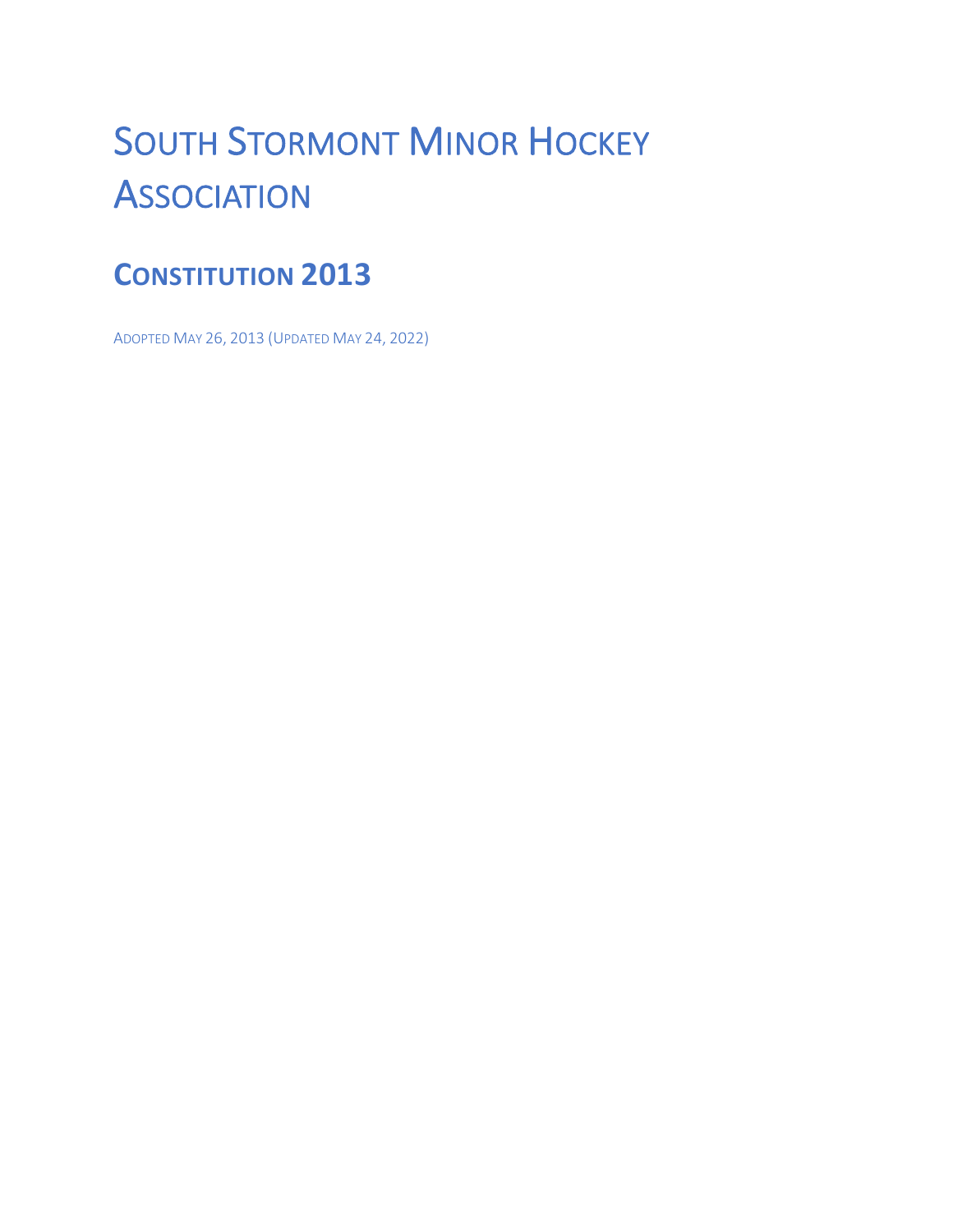# **Table of Contents**

| Article 1.  |  |
|-------------|--|
| Article 2.  |  |
| Article 3.  |  |
| Article 4.  |  |
| Article 5.  |  |
| Article 6.  |  |
| Article 7.  |  |
| Article 8.  |  |
| Article 9.  |  |
| Article 10. |  |
|             |  |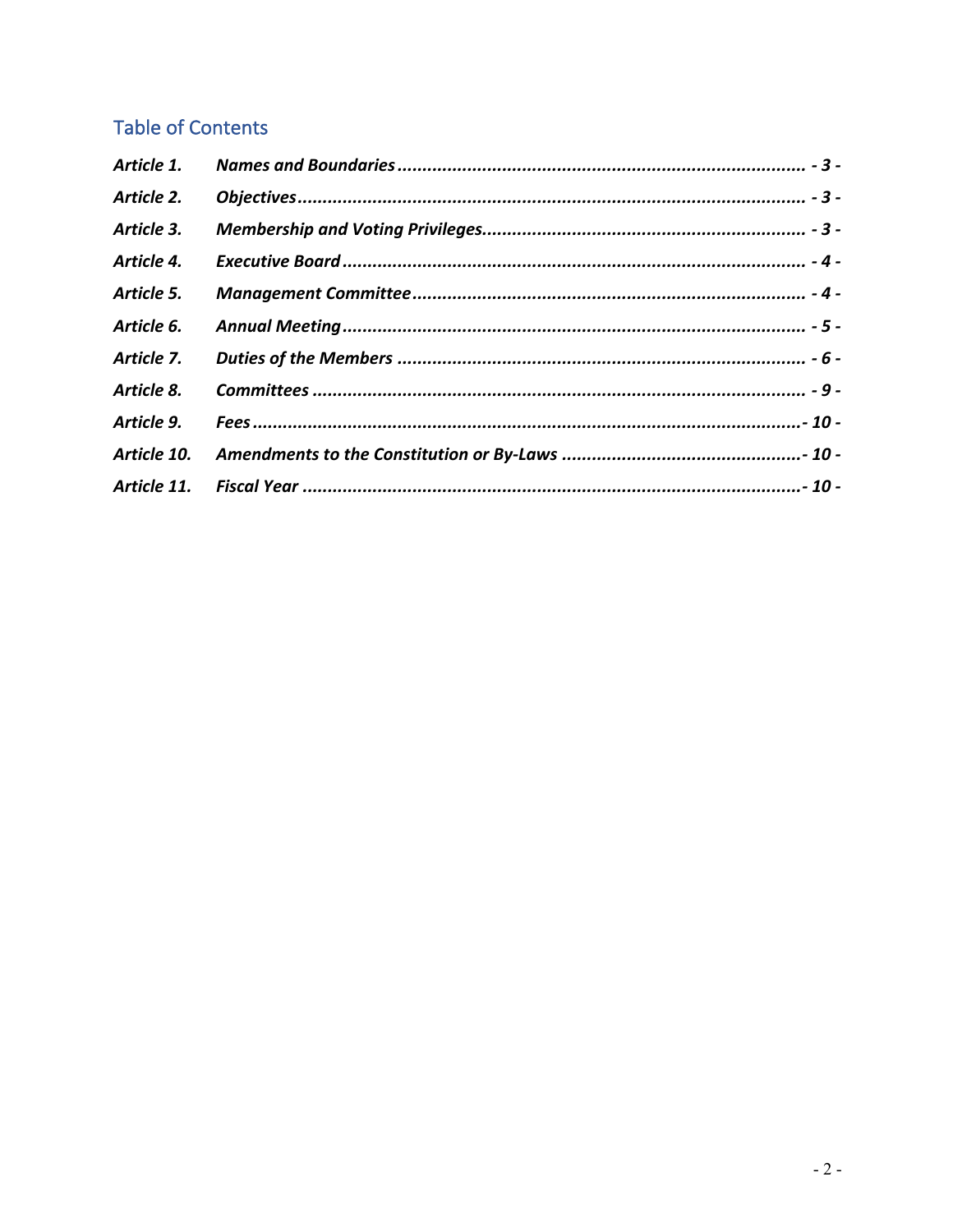# Article 1. Names and Boundaries

- 1.1 This association shall be known as **THE SOUTH STORMONT MINOR HOCKEY ASSOCIATION**  and shall also be known as **SSMHA**
- 1.2 SSMHA Boundaries shall be defined in HEO Minor District 2 Constitution

# Article 2. Objectives

- 2.1 To promote and sponsor organized hockey for all youths in South Stormont up to the age of 21 years.
- 2.2 To promote and foster the spirit of fair play, courteousness, honesty, integrity and sportsmanship among players, team officials, referees, parents, and spectators.
- 2.3 To accommodate each and every youth within our designated boundaries wishing to play hockey. Each youth shall be granted an equal opportunity to participate and learn. Developing our youth mentally and physically with the hope that they will contribute in a positive way to society
- 2.4 To promote a sense of community spirit

### Article 3. Membership and Voting Privileges

- 3.1 Membership shall consist of; Any resident of the Township of South Stormont 18 or older being a parent or guardian of a registered player in SSMHA.
- 3.2 All coaches, managers, referees, or trainers 18 or older participating in the SSMHA, regardless of residence during their voluntary or paid term as a coach, manager, referee, or trainer.
- 3.3 Any elected executive board member and any appointed management committee member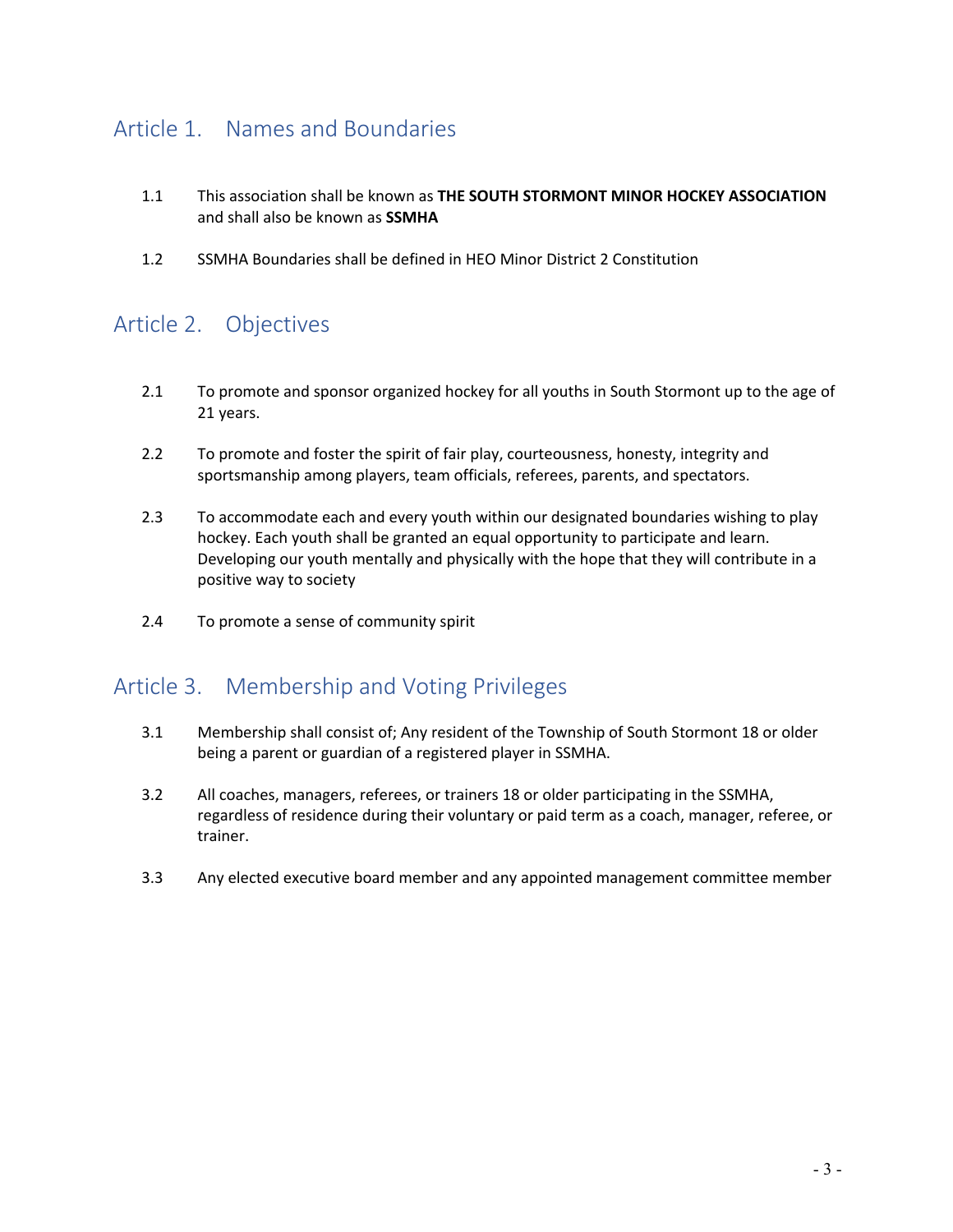# Article 4. Executive Board

- 4.1 The Executive Board of the association shall consist of the President, Vice President, Secretary, Treasurer and 2 members of the Management Committee to be appointed by the President by August 1, annually. The Executive Board is responsible for the direction and administration of the affairs of the association and holds the voting privileges for completion of its duties. The Executive Board will consider all information provided by the Management Committee. The Executive will, as standard practice, involve the Management Committee in voting on various decisions and positions taken, however, the Executive Board may, at its discretion, recognize only the votes cast by the Executive Board.
- 4.2 The Executive Board will meet as directed by the President or Vice President and quorum will consist in the attendance of 3 or more members.
- 4.3 No member or person shall hold more than 1 position on the Executive Board and no (2) two members or persons who are immediate family members shall hold Executive Board positions at the same time.
- 4.4 The terms of office for President, Vice President, Secretary and Treasurer are detailed in Article 7.

## Article 5. Management Committee

- 5.1 The Management Committee of the association shall consist of the Executive Board and the following positions: Past President, Registrar, Ice Scheduler, Referee in Chief, Equipment Manager, Risk and Safety, UCMHL Representative, Discipline Convener, Coach Mentor, IP Convener, House League Convener, Tournament Convener, Fundraising Convener and Web Master. These positions will hold voting privileges as detailed in Article 4. The South Stormont Township representative shall be appointed by the township and shall be a member of the Management Committee but shall have no voting privilege.
- 5.2 All members of the Management Committee shall be appointed by the Executive Board by August 1, annually. Current members shall be considered initially for reappointment. Any vacant position or position resigned or removed will be referred to the Nominating Committee for selection of possible members. Should the Nominating Committee be unable to provide at least 1 suitable candidate then the Executive Board will appoint a candidate of their discretion. Only members in good standing may be considered for Management Committee positions.
- 5.3 No member or person shall hold more than 2 positions on the Management Committee and/or the Executive Board and no two members or persons who are immediate family members shall hold Management Committee and/or Executive Board positions at the same time.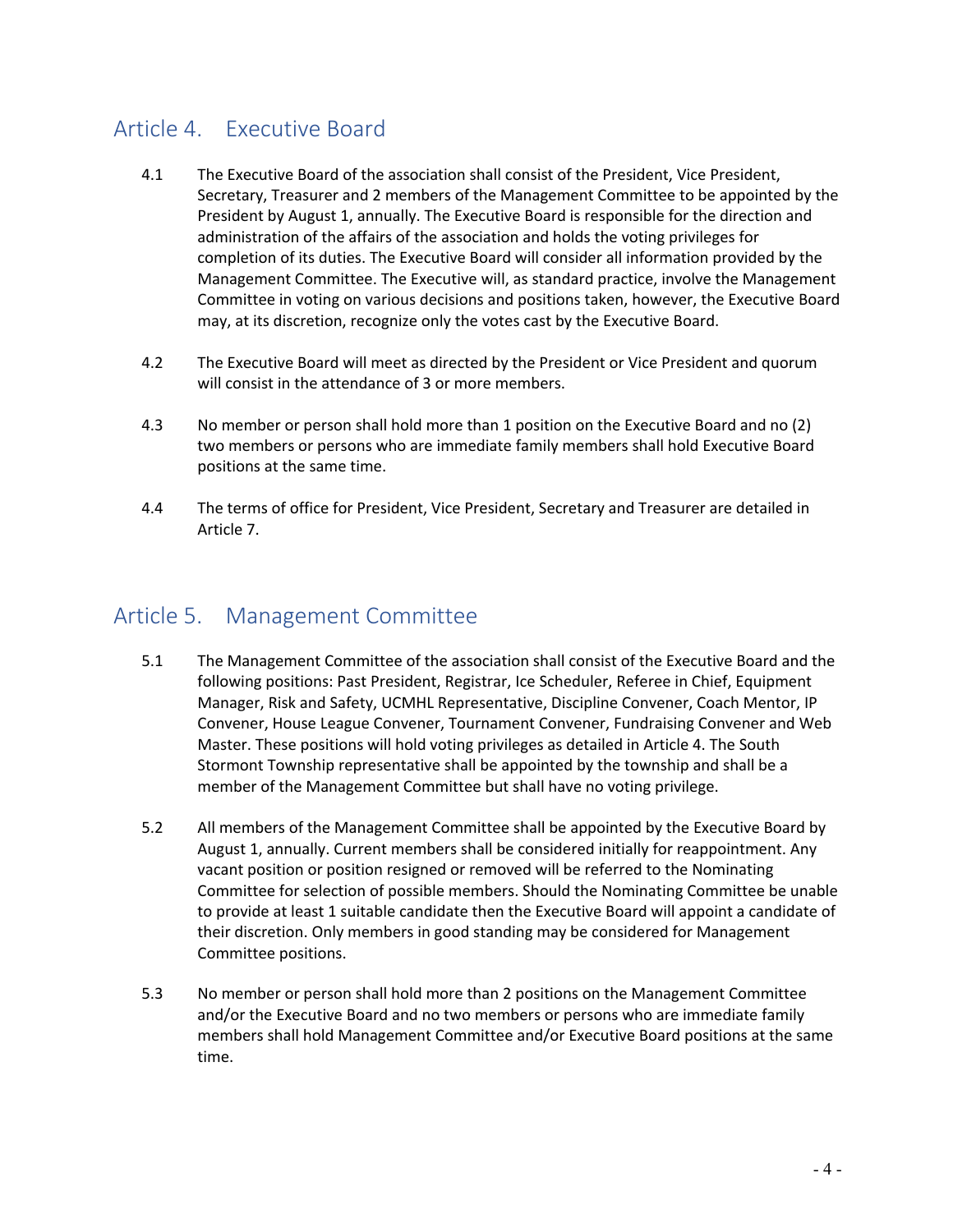- 5.4 Should any member be absent for 3 or more consecutive scheduled meetings without cause, that member may be subject to removal from their duties at the discretion of the Executive Board.
- 5.5 The Management Committee will normally meet monthly as determined by the President or on a special needs basis as directed by the President or Vice President or 4 members of the committee who are not a member of the Executive Board. Quorum for meetings will consist with attendance of 8 or more voting positions being represented.

### Article 6. Annual Meeting

- 6.1 The Annual Meeting of the Association shall be held no later than the 31st of May each year.
- 6.2 Notice of this meeting shall be posted in the arena prior to the season end.
- 6.3 Only members as defined herein shall have the right to vote and there shall be no PROXY vote.
- 6.4 A quorum for the Annual Meeting shall consist of 10 members.
- 6.5 Written reports on the yearly activities of the association shall be delivered at the Annual Meeting by the Executive Board and Management Committee members, namely: President, Vice President, Secretary, Treasurer, Past President, Registrar, Ice Scheduler, Referee in Chief, Equipment Manager, Risk and Safety, UCMHL Representative, Discipline Convener, Coach Mentor, IP Convener, House League Convenor, Tournament Convenor, Fundraising Convener and Webmaster.
- 6.6 The position of President, Vice President, Secretary, and Treasurer shall be elected by secret ballot for a term as specified in Article 7.
- 6.7 Persons to be nominated for the President must have served at least one year in the preceding three years on the Management Committee and must be a member of the Association on the date of the Annual Meeting. At the discretion of the Management Committee this provision may be waived so that the SSMHA has a President.
- 6.8 Persons to be nominated for all elected positions must be members of the Association in good standing as defined herein at the date of the Annual Meeting and shall be nominated by a member of the Association in good standing as defined herein.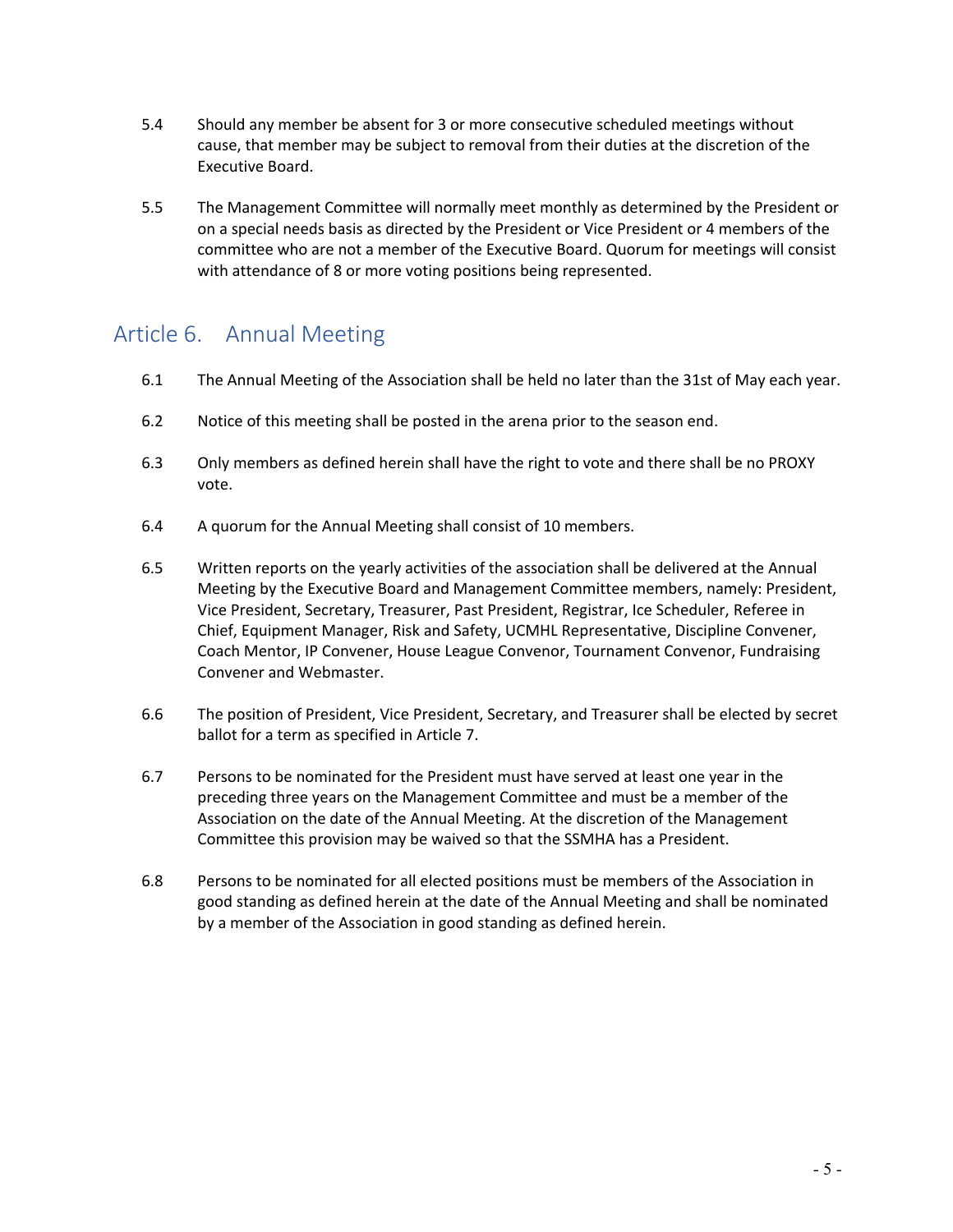# Article 7. Duties of the Members

#### President:

- 1. Shall preside over at least 9 of the regular monthly meetings of the Association.
- 2. Shall have the final and deciding vote in the event of a tie at any meeting, be it executive, management committee, special or annual general meeting.
- 3. Shall be an ex-officio member of all subcommittees.
- 4. Shall be a signing officer.
- 5. Shall be elected on ODD years in which the AGM is held.
- 6. Shall serve a two-year term.
- 7. Shall have executive privilege to make an arbitrary decision based on information provided and/or interviews undertaken by him/her concerning circumstances of a personal nature regarding an individual member and/or their family.

#### Vice President:

- 1. Shall perform all the duties of the President in their absent or if the President is in a conflict of interest.
- 2. Shall perform any other duties as directed by the President.
- 3. Shall have a regular vote at all meetings of the executive, management committee, special or annual general meeting.
- 4. Shall be a signing officer.
- 5. Shall be elected on EVEN years in which the AGM is held.
- 6. Shall serve a two-year term.
- 7. Shall be responsible for coordination of procedures for coach selection.
- 8. Shall oversee coordination of team tryouts.

#### Secretary:

- 1. Shall be responsible for the recording and documentation of all minutes for meetings of the association be it executive, management committee, special or annual general meeting.
- 2. Shall be third in line to perform the duties of the President should the Vice President be unable.
- 3. Shall have a regular vote at all meetings of the executive, management committee, special or annual general meeting.
- 4. Shall issue notices of all meetings.
- 5. Shall be elected on ODD years in which the AGM is held.
- 6. Shall serve a two-year term.
- 7. Shall be responsible for updating and maintaining of the constitution of SSMHA.
- 8. Shall perform any other duties as required by the President.

#### Treasurer:

- 1. Shall keep and record all financial transactions of the association.
- 2. Shall be a signing officer.
- 3. Shall have a regular vote at all meetings of the executive, management committee, special or annual general meeting.
- 4. Shall provide a financial statement at all management committee meetings.
- 5. Shall provide the financial statement for the Annual General Meeting for fiscal year then ended.
- 6. Shall provide the budget at the Annual General Meeting for the upcoming fiscal year.
- 7. Shall be a member of the Fundraising committee.
- 8. Shall be elected on EVEN years in which the AGM is held.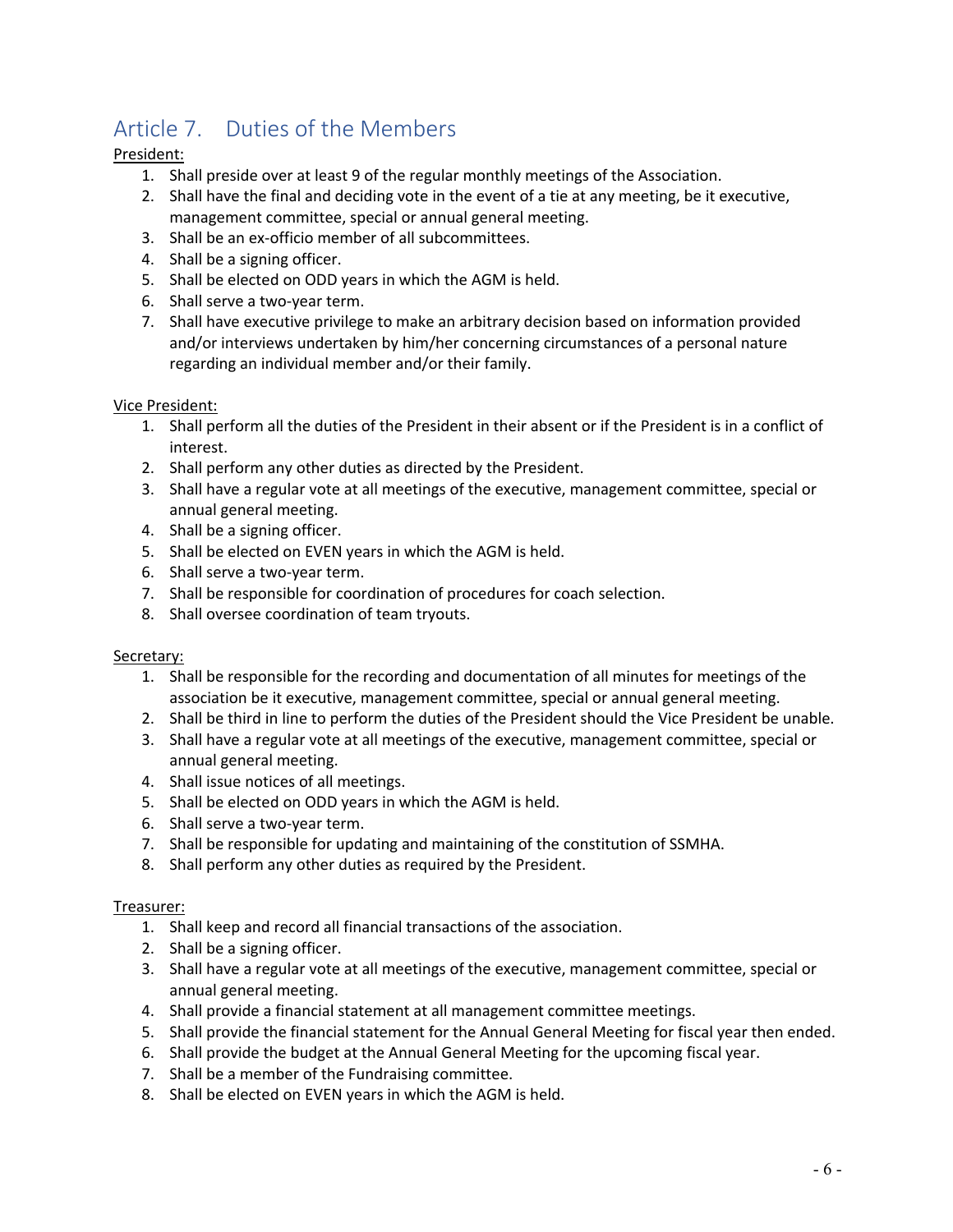- 9. Shall serve a two-year term.
- 10. Shall perform any other duties as required by the President.

#### Past President:

- 1. Shall have a vote at all management committee meetings.
- 2. Shall be used as a valuable resource for past decisions and intent of association By-Laws; 3) Shall perform any other duties as required by the President.

#### Registrar

- 1. Shall have a vote at all management committee meetings.
- 2. Shall be responsible for the coordination of registration of players, coaches, and other bench staff for SSMHA.
- 3. Shall be responsible for registration of players, coaches, and other bench staff from SSMHA to District Two and other authorities.
- 4. Shall perform any other duties as required by the President.

#### Ice Scheduler

- 1. Shall have a vote at all management committee meetings.
- 2. Shall be responsible for scheduling of all ice used by SSMHA.
- 3. Shall interact with South Stormont Township representative regarding ice availability and scheduling.
- 4. Shall perform any other duties as required by the President.

#### Referee in Chief:

- 1. Shall have a vote at all management committee meetings.
- 2. Shall be a referee of at least level three in good standing with HEO Minor.
- 3. Shall be responsible for all referees including their qualifications, education, evaluation, improvement, and discipline.
- 4. Shall be responsible for ensuring that the officials follow the Hockey Canada, HEO and HEO Minor rules and regulations as it pertains to them.
- 5. Shall be responsible for the scheduling of referees and linesmen for league games, exhibition games and tournaments sanctioned by SSMHA.
- 6. Shall be responsible for the scheduling of timekeepers for league games.
- 7. Shall be responsible for the scheduling of timekeepers for exhibition games and tournaments sanctioned by SSMHA when requested by the team hosting said game(s).
- 8. Shall perform any other duties as required by the President.

#### Equipment Manager:

- 1. Shall have a vote at all management committee meetings.
- 2. Shall be responsible for a current inventory of all hockey jerseys and equipment owned by the association and report semi-annually concerning the condition and disbursement of same.
- 3. Shall be responsible for the dispensing of hockey jerseys and equipment at the start of the playing season, the return of same at the end of the season and the storage and upkeep of same during the off season.
- 4. Shall be responsible to oversee the procurement process for new jerseys and equipment.
- 5. Shall be responsible for the maintenance, display, disposition and upkeep of all trophies and the trophy case of the association including the engraving, delivery and return of said trophies.
- 6. Shall perform any other duties as required by the President.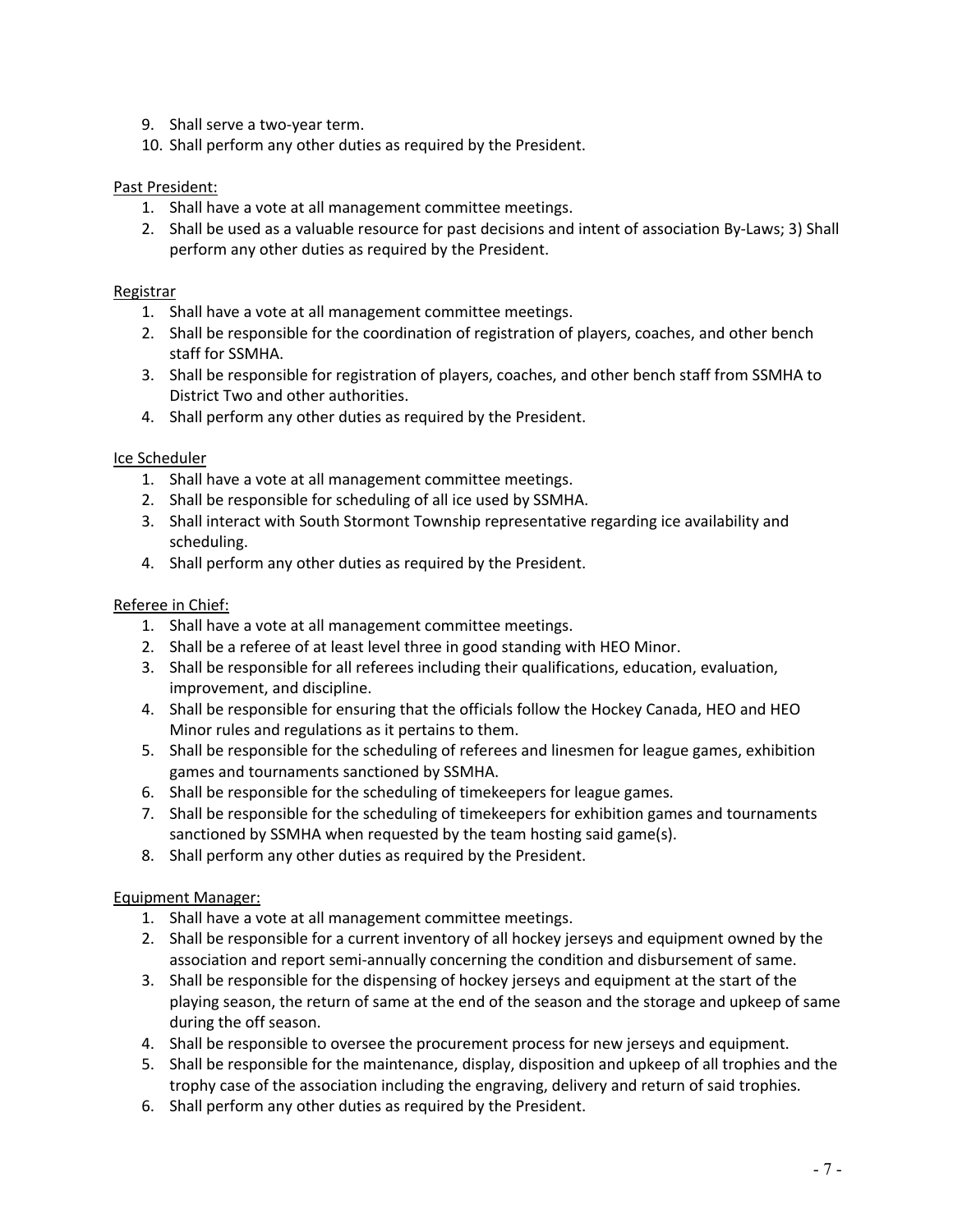#### Risk and Safety:

- 1. Shall have a vote at all management committee meetings.
- 2. Shall be responsible to ensure that SSMHA adheres to all risk and safety issues as prescribed by Hockey Canada, HEO, HEO Minor, District 2, UCMHL and LSLMHL.
- 3. Shall enforce and rectify any breach of risk and safety measures whether the infraction pertains to a player, bench official, parent or team including removal of offending person(s) from playing surface and/or arena building.
- 4. Shall perform any other duties as required by the President.

#### UCMHL Representative:

- 1. Shall have a vote at all management committee meetings.
- 2. Shall attend and represent SSMHA at all UCMHL meetings.
- 3. Shall vote at UCMHL meetings in the best interests of SSMHA.
- 4. Shall provide updates at management committee meetings with regards to activities at UCMHL.
- 5. Shall act as liaison between coaches of all teams participating in UCMHL and the league conveners as necessary.
- 6. Shall provide updates to all coaches of teams participating in UCMHL.
- 7. Shall be responsible to identify suitable candidates to fulfill vacant representative team coaching positions after coach selection process.
- 8. Shall perform any other duties as required by the President.

#### Discipline Convener:

- 1. Shall have a vote at all management committee meetings.
- 2. Shall be responsible to oversee and direct the discipline committee.
- 3. Shall perform any other duties as required by the President.

#### Coach Mentor:

- 1. Shall have a vote at all management committee meetings.
- 2. Shall be responsible for the coach mentorship program for SSMHA including the development, stewardship, and dispute resolution.
- 3. Shall attend all coaches' meetings.
- 4. Shall perform any other duties as required by the President.

#### IP Convener:

- 1. Shall have a vote at all management committee meetings.
- 2. Shall be responsible to oversee and direct the IP program as directed by SSMHA.
- 3. Shall perform any other duties as required by the President.

#### House League Convener:

- 1. Shall have a vote at all management committee meetings.
- 2. Shall be responsible to identify suitable candidates to fulfill vacant house league team coaching positions after coach selection process.
- 3. Shall assist house league teams during the year for any issues that arise.
- 4. Shall perform any other duties as required by the President.
- 5. Shall act as liaison between coaches of all teams participating in LSLMHL and the league conveners as necessary.
- 6. Shall provide updates to all coaches of teams participating in LSLMHL.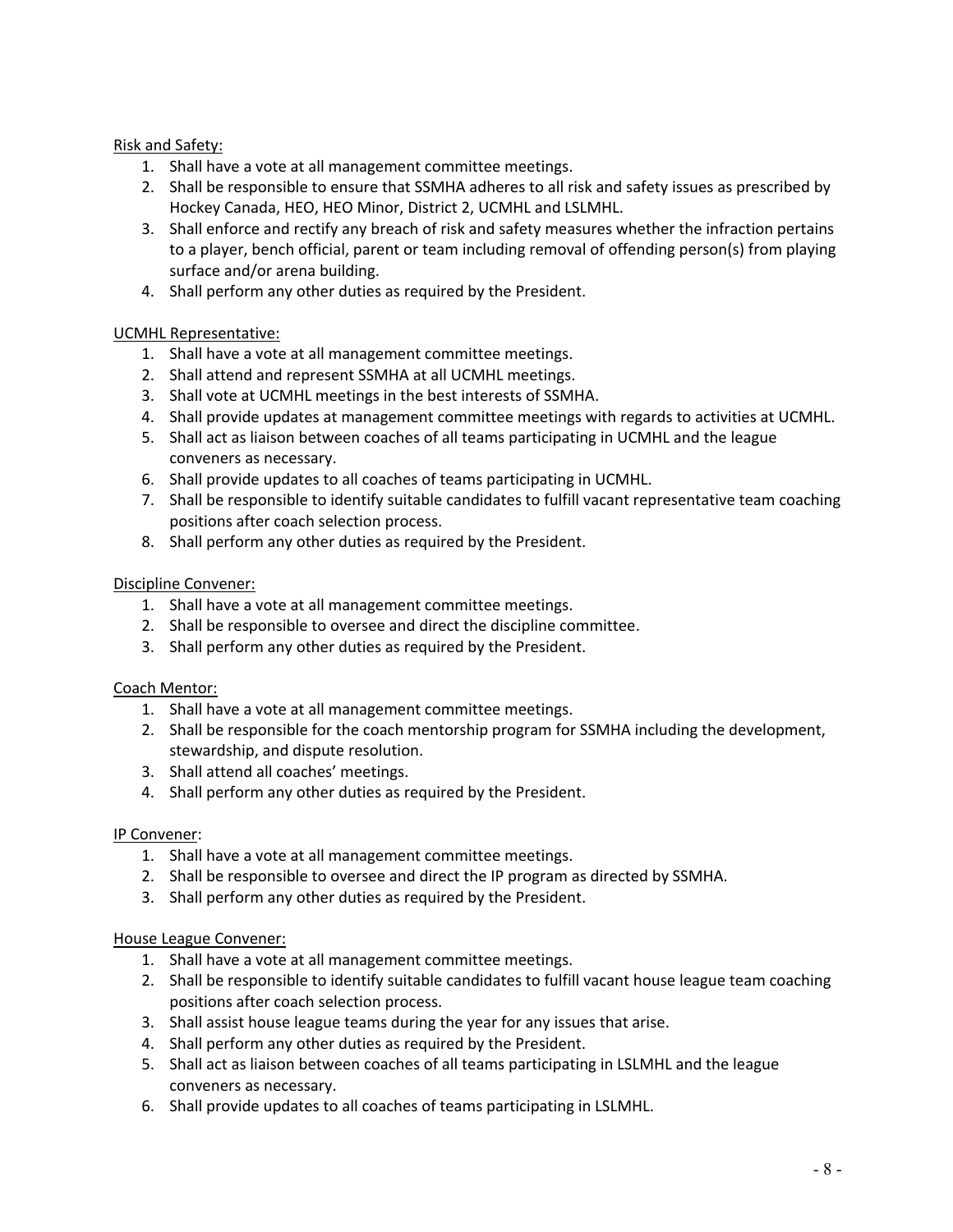Tournament Convener:

- 1. Shall have a vote at all management committee meetings.
- 2. Shall coordinate all tournaments held by SSMHA including interaction with Ice Scheduler and Referee Scheduler.
- 3. Shall be responsible to oversee all tournaments held SSMHA, including assistance to the host team and performing all necessary duties and functions in relation to the said tournament.
- 4. Shall perform any other duties as required by the President.

#### Fund Raising Convener:

- 1. Shall have a vote at all management committee meetings.
- 2. Shall be responsible to oversee and direct the fundraising committee.
- 3. Shall perform any other duties as required by the President.

#### Web Master:

- 1. Shall have a vote at all management committee meetings.
- 2. Shall be the contact between SSMHA and the ISP (Internet Service Provider).
- 3. Shall keep approved SSMHA website and other approved media updated with all relevant information as provided by the management committee.
- 4. Shall keep approved SSMHA website and other approved media updated with any SSMHA relevant information provided by teams or others within the association.
- 5. Shall manage the website using software as prescribed by the management committee.
- 6. Shall perform any other duties as required by the President.

# Article 8. Committees

- 8.1 Nominating
	- **•** This committee shall be appointed annually by the management committee and shall consist of 3 members of the association who do not hold a current position on the Executive Board or Management Committee of SSMHA
	- The committee will determine, on an annual basis, qualified candidates for any Executive Board position up for reelection and provide those names for the Annual General Meeting.
	- The committee will determine, on an annual basis, qualified candidates for any Management Committee position that is vacant and provide those names to the Management Committee as required.
	- The committee will determine, on an annual basis, qualified candidates for members of the Discipline and Fundraising committees and provide those names to the Management Committee as required.
- 8.2 Discipline
	- **•** This committee shall be appointed annually and will consist of the Discipline Convener and 2 other members as provided by the Nominating Committee and approved by the Management Committee. 2) The committee shall hear and rule on all protests, complaints and other discipline matters using the Hockey Canada, HEO and HEO Minor code of discipline as a guideline for establishing its rules of procedure.